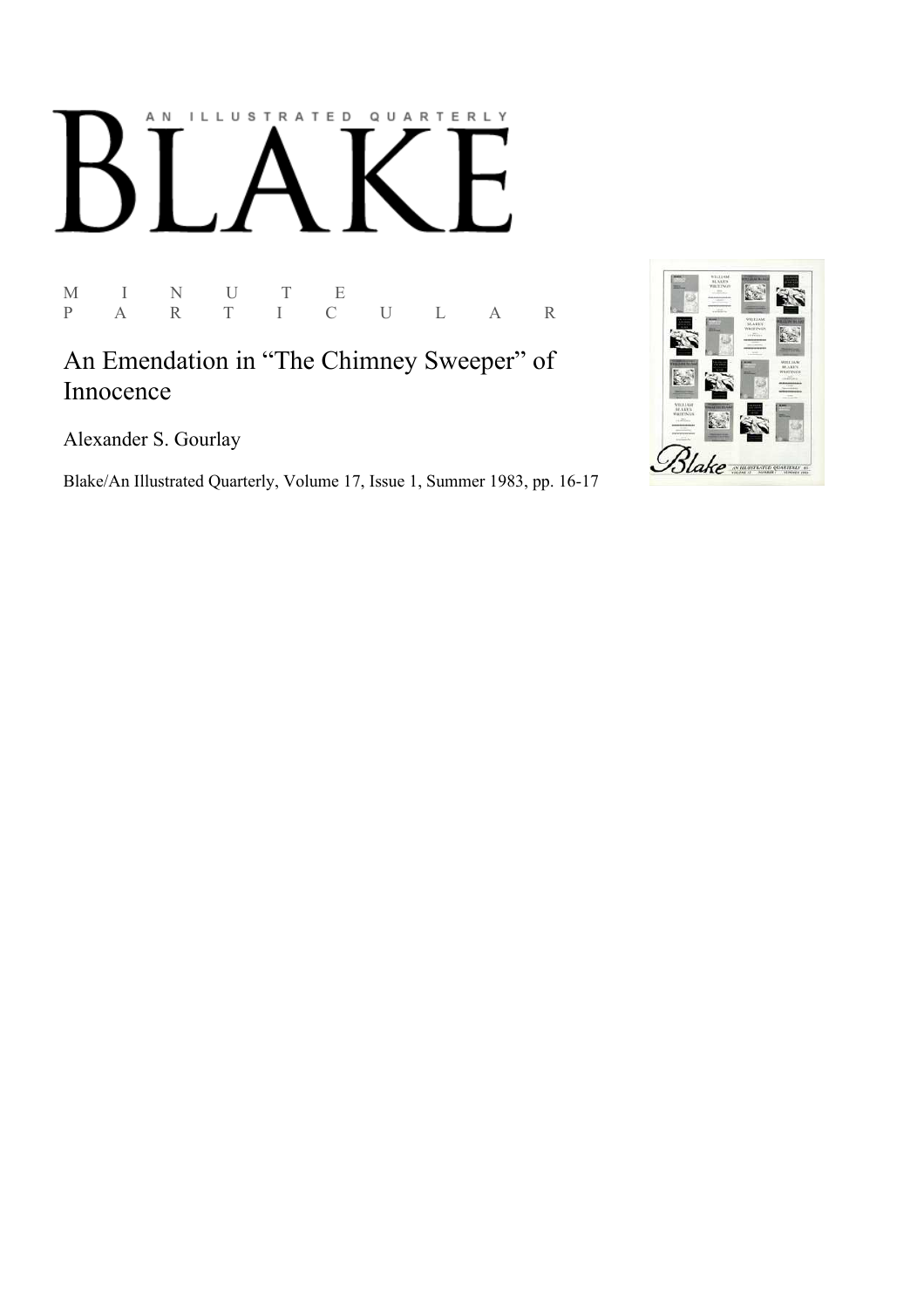## *MINUTE PARTICULARS*

#### Charles Parr Burney as a Blake Collector

#### G. E. Bentley, Jr.

Charles Parr Burney (1785-1864), the grandson of Charles Burney (1726-1814) the musicologist and nephew of Fanny Burney (1752-1840) the novelist, was a wealthy schoolmaster and Archdeacon successively of St. Albans and of Colchester. He is not known to have had any connection with William Blake, except for a letter which he wrote on 29 September 1862 to D. P. Colnaghi the print dealer asking about

> a Volume of 'Blake's' eccentric, but very interesting Drawings, accompanied by Verses, written with great care and in very minute characters,—which is now in my possession, — was purchased from you . . . .<sup>1</sup>

This "Blake" can only be the artist-poet (despite the quotation marks round his name), but no such "Volume" of "Drawings, accompanied by Verses, written .. . in very minute characters" by Blake is known to survive.

On the other hand, the work may not be a manuscript at all. In the nineteenth century Blake's etched works in illuminated printing were sometimes referred to as drawings. For instance, in 1818 Coleridge wrote of "the Drawings" of that "strange publication" *Songs of Innocence and of Experience?* If Charles Parr Burney was similarly casual in confusing drawings and engravings, the volume he owned might be one of Blake's works in illuminated printing. Few of these have "Verses, written with great care and in very minute characters," but *Songs of Innocence and of Experience* seems to fit the description fairly well. Perhaps Burney owned a copy of the printed Songs. Or he could have had a copy of *For the Sexes: The Gates of Paradise* (?1818) which has eighteen printed designs and some verses in a small hand. But no copy of either work can be traced to Burney.

It was also common to consider Blake's works in illuminated printing primarily as books of designs. Allan Cunningham speaks of the "wild verses, which are scattered here and there" among the powerful designs of *The Book ofUrizen,* and he refers to *America* and *Europe* as being "plentifully seasoned with verse" *{Blake Records,* pp. 487, 500).

But the most likely candidate seems to be a "Volume" of "Drawings, accompanied by *[Blake's]*  Verses, written .. . in very minute characters" which is neither a printed work nor a manuscript by Blake. It may be a facsimile of Blake's *Songs* made by a contemporary of the poet. There are two such manuscript copies, the first (Alpha) apparently copied from *Songs* (P) and the

second (Beta) copied from Alpha by 1825.<sup>3</sup> Alpha is known to have stayed in the same family throughout the nineteenth century, but the history of Beta is known only from recent times. It may have been Beta (or another, as yet untraced, contemporary facsimile) which C. P. Burney owned. Beta is colored with considerable imagination and skill, but the text was somewhat carelessly transcribed and was extensively covered by the coloring. These facts may explain why Burney describes it as primarily "a Volume of . . . Drawings" and why he puts "Blake's" name in quotation marks; the designs and words are Blake's but the hand that held brush and pen was not his.

It would be pleasant to think that such a Blake volume as Charles Parr Burney acquired from Colnaghi about 1862 had remained in the family, but C. P. Burney's direct descendant Mr. John R. G. Comyn, who has a number of Burney treasures including C. P. Burney sketchbooks, tells me that he has nothing of the kind, and Professor Joyce Hemlow of McGill University, the editor of Fanny Burney's letters and journals, who has given me generous advice, can throw no more light on the subject. Of all the possibilities among surviving "Blake" works, the contemporary manuscript facsimile of the *Songs* (Beta) seems to me most plausible.

<sup>1</sup> Quoted from the manuscript in Beinecke Library, Yale University. Colnaghi's does not have records which extend back to this period. The firm sold *For Children: The Gates of Paradise* (B) to the British Museum on 12 January 1862.

2  *Blake Records* (1969), pp. 252, 251.

3 See "Two Contemporary Facsimiles of *Songs of Innocence and ofExperience*," *Publications ofthe Bibliographical Society of America,*  64 (1970), 450-63. In 1982, copy Alpha belongs to Mr. Paul Mellon and Copy Beta to Mr. Justin Schiller.

### An Emendation in "The Chimney Sweeper" of *Innocence*

#### Alexander S. Gourlay

A curious variant in the text of "The Chimney Sweeper" *(Songs* 12) in *Songs of Innocence and of Experience,*  Copy *AA* (Fitzwilliam Museum), appears to have gone unremarked in spite of the wide distribution of transparencies of this copy by EP Microform. Blake's etched text of line 20 of the poem reads, "He'd have God for his father & never want joy"; in Copy AA, however, the contraction "He'd" has been replaced by the word "But." Though I have not examined the original, the EP transparency appears to reproduce the plate accurately.

The transparency shows no evidence of erasure, but the inking of the plate was uneven; in consequence, letters are obscured by overinking and by underinking. The large area washes further reduce legibility. Someone ap